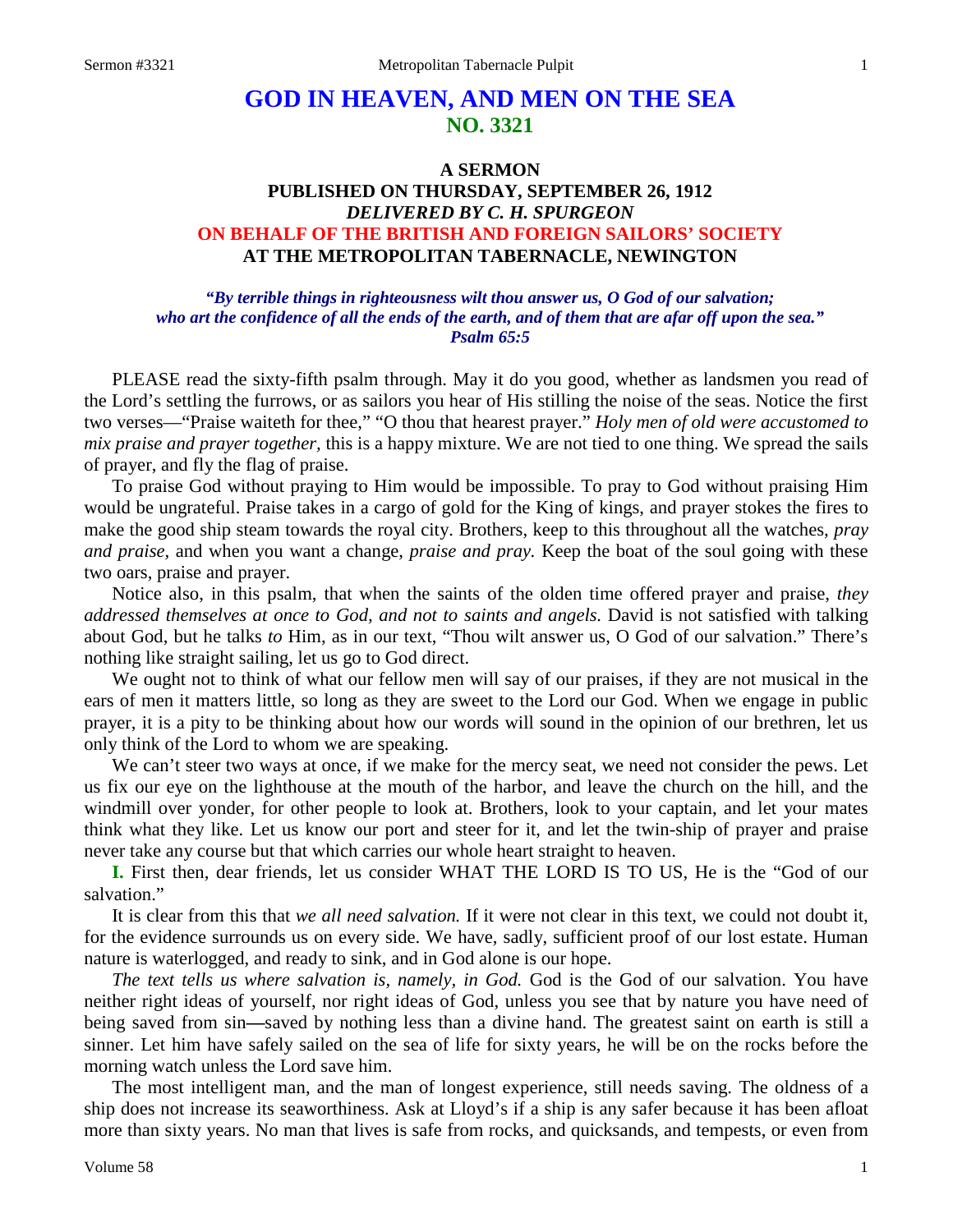foundering at sea unless the Lord God shall be always the God of his salvation. We have all need to ask for salvation from the guilt of sin, the power of sin, and the curse of sin, and it should be our great joy that the Lord graciously condescends to provide all this for us in the person of the Lord Jesus Christ, our Savior.

*It is this salvation which brings God to us and us to God.* I do not think that very many find out God by what they see in nature. Men see the works of God, but they do not see God in His works. There is such a thing, I suppose, as going "from nature up to nature's God," but it is a hard climb for cripples, like the most of us. To lift your foot even from the top of the highest mountain to the lowest step of the throne of God is a tremendous effort. Human nature does not care for such an upward climb.

The ready way to God, by which tens of thousands have come to Him, is by Jesus Christ our Savior. No man ever comes to God except by Jesus, who is the way of salvation. There may be other channels, but this is the only navigable one. Our boats draw too much water to get to God along the shallow straits of human learning. We shall be wise to keep to the deep waters of redeeming love, for by this channel God came to us.

The glorious God came here to earth in the person of His Son, that He might reconcile us to Himself, and so save us. Where there is depth enough for God to come to man, there is a fair sea-way for man to come to God. Remember that the Lord Jesus came for our salvation. "God sent not his Son into the world to condemn the world; but that the world through him might be saved." Salvation brought God to us, and salvation must bring us to God, or else we shall be castaways. Blessed forever be our gracious and glorious God, for in every man that is saved, He is the God of his salvation in Christ Jesus.

*The salvation that we get is entirely from God.* If you ever hear of salvation that does not come from God, depend upon it, it is not seaworthy, but will turn out to be one of those worm-eaten coffin ships. I would not trust a dog on board of it. If I were to preach a merely human salvation to you, it would not be worth your while to listen to me. "Salvation is of the Lord" is the saying of Jonah, from the depths of the sea.

This salvation began in God's everlasting purpose, in His sacred covenant, in His divine choice of His people. It is carried out by the life and death of our Savior. It is wrought in us by the Holy Ghost, by whom we are quickened, illuminated, converted, and brought to faith in Jesus. Salvation is of the Lord, from stem to stern, from truck to keel. There is not a bit of rope on board, nor even a spar up aloft, which is of man's merit or working. Christ is the A, and He is the Z of the salvation alphabet. He is not only the helper of our salvation, but the God of it, the Maker of it, the All-in-all of it.

Have any of you a salvation which you have manufactured for yourselves? Then drop it overboard and row away from it as fast as you can, lest it should be a torpedo to work your ruin. The only salvation that can redeem from hell is a salvation which comes from heaven. Eternal salvation must come from an eternal God. Salvation that makes you a new creature must be the work of Him who sits upon the throne and makes all things new.

It is a remarkable thing that *in this salvation there is a strange mixture of the terrible and the gracious.* "By terrible things in righteousness wilt thou answer us, O God of our salvation." In the death of our Lord Jesus we see the salvation of God, in this the Lord is terrible against sin, but most tender to the sinner. God did not put up the sword of His justice, for He was bound to use it. "Shall not the Judge of all the earth do right?" To do right He must punish sin. And oh, how terrible it is to view our Lord Jesus, the Son of God, bowing His head to death in the sinner's place, and bearing in His own innocent person the wrath of God an account of sin. Our children's hymn puts the truth exactly—

> *"He saw how wicked men had been, And knew that God must punish sin; So, out of pity, Jesus said He'd bear the punishment instead."*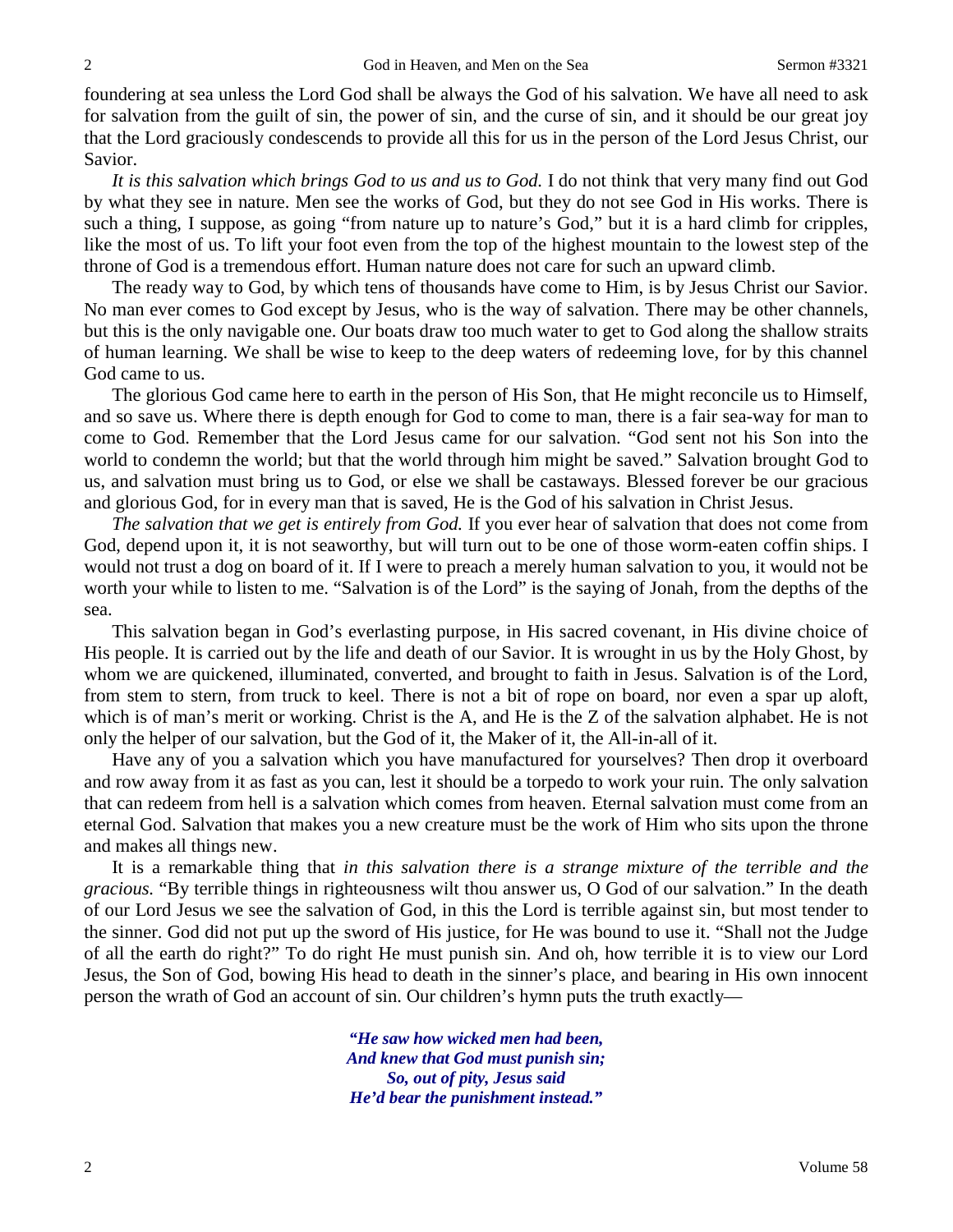In that verse, out of the mouths of babes and sucklings the Lord has perfected praise. It was indeed a display of terrible things in righteousness when the perfect Son of God was made to sweat great drops of blood, and to be in an agony in Gethsemane. Terrible things in righteousness were manifest when He was scourged, and spit upon, and nailed to a tree and made to die without the comfort of His Father's presence, crying in anguish, "My God, my God, why hast thou forsaken me?"

Ah, friends, when the Father's best Beloved bore those unknown sufferings by which the honor of the divine government was maintained, it was a very terrible day. Not even the pains of the lost are more terrible for a tender and devout mind to think upon, than our Lord's being made a curse for us when He was hanged upon the tree. We seek salvation, the Lord JEHOVAH answers us, and bids us behold it in the blood of His Only begotten Son—"By terrible things in righteousness wilt thou answer us, O God."

So, also, when God came to deal with us by His Spirit, He mixed the terror with the grace. If you have been praying to God to save you, then, if He has answered you, you have had a vision of terrible things. To see your guilt, your present ruin, and your future doom, is to be made to tremble terribly. When the Lord Jesus Christ comes to our vessel, walking on the sea, He finds us in an awful storm. The sails are torn to ribbons, and every timber groans. We see ourselves wrecked by nature before we see ourselves saved by Grace.

Conviction of sin does not come to every sinner with the same degree of force, but to some of us, when we were under the bondage of the law neither sun nor moon appeared, the sea wrought and was tempestuous, and all hope that we should be saved was taken away from us. We reeled to and fro, and staggered like drunken men. We were at our wits' ends, we did not then know that the God of our salvation has His way in the whirlwind.

The Lord comes to us with a drawn sword before He comes with a silver scepter! He designs to make us give up self-righteousness and self-confidence, and come and lay hold on Christ, to be our all in all. Men won't take to the lifeboat of salvation while they think their own craft can be kept afloat, but when their vessel is settling down at the head, they are glad to see the lifeboat near.

The God of our salvation has revealed Himself to many of us, not as one who winks at sin, but as a consuming fire. In these days a God is preached who is not in the Bible, nor yet on the sea. Our God is not the new god of proud philosophers, but the God of the olden times. We know that the true God is just, as well as gracious, and will by no means allow His laws to be despised. You that go down to the sea in ships, you know that the God of the sea is terrible upon the roaring billows, when the sea runs mountains high. He is tender, and kind, and loving, but oh, how terrible when He puts on His dark robes of tempest!

He sets the heavens on a blaze, and His terrible voice is heard above the roaring of the sea. The elements are in confusion. Deep calleth unto deep, the heavens clasp hands with the ocean, and the largest vessel seems like a cockle-shell, soon to sink and no more to be seen. He is a dreadful God, this God of ours! There is none like Him in power and justice. Well may the seraphim cry, "Holy, holy, holy, Lord God Almighty!" This makes us feel that He can smite with iron hand when once He comes forth to deal with sin. Behold the Red Sea! See how the adversaries of JEHOVAH sink to the bottom as a stone! He is terrible out of His holy places. He is the God of heaven, but a pit is digged for the wicked. The Lord makes His saved ones to know Him as He is, and not as He is made out to be by those who would seem to be wiser than the Scriptures.

I trust that many of you can say of the Lord, "He is the God of my salvation. JEHOVAH, the God of Abraham, of Isaac, and of Jacob, the God and Father of our Lord and Savior Jesus Christ, is my hope and my joy." He is glorious in holiness, and terrible in righteousness, and I love Him all the more because He hates iniquity, and will not endure evil.

The difficulty with most men is that they will not have God to be their Savior, they want to save themselves. Every man thinks he can be his own pilot to the port of glory. But what can we do? What merit? what wisdom? what strength have we? We are proud fools and deceive ourselves.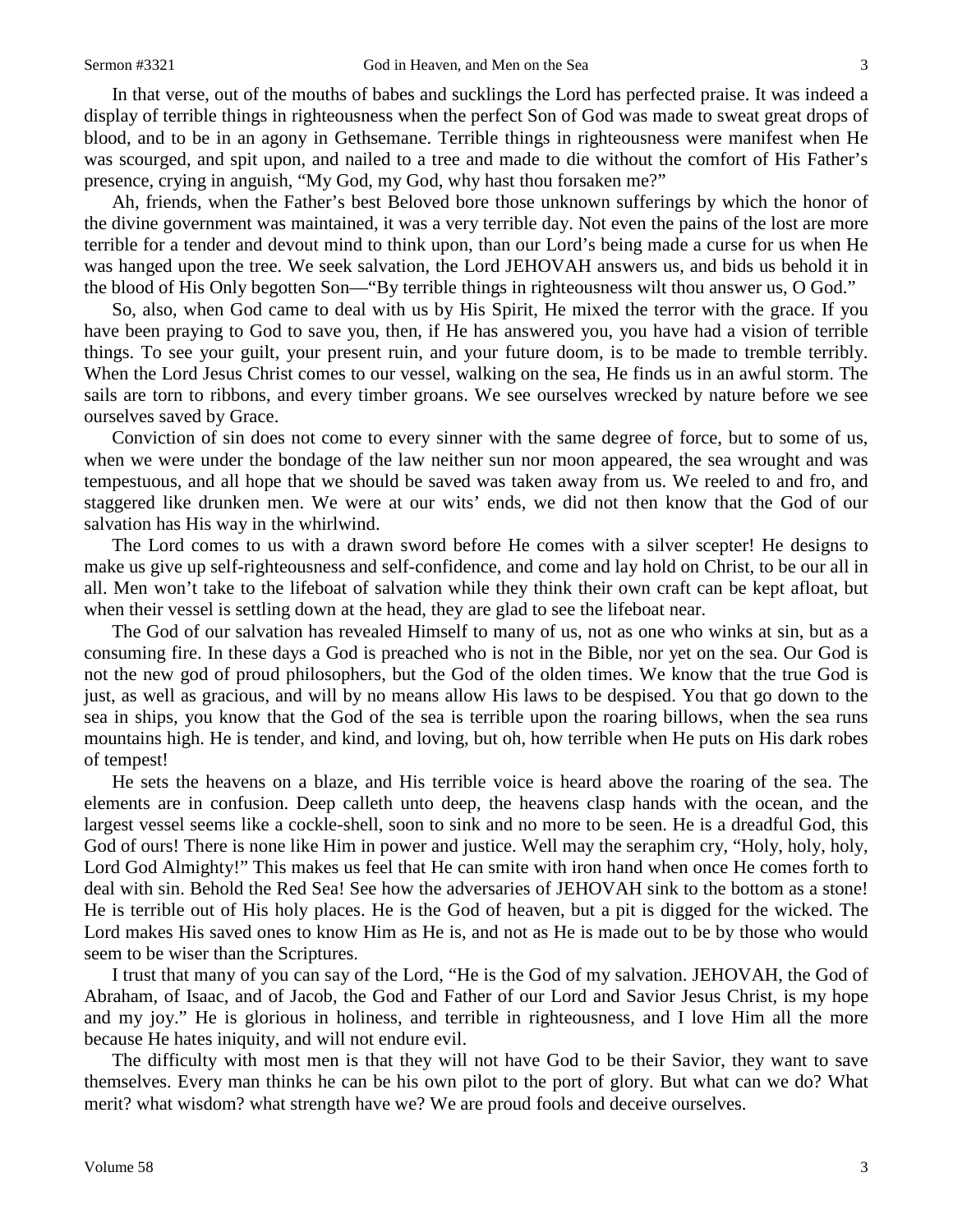I have heard a story of a man on board a vessel which was coming home from the other side of the world. He was very conceited, and interfered with everything. Every now and then a captain does get such a man on board. He was always grumbling and making trouble. The ship met with rough weather, and this meddlesome gentleman picked up the notion that things were in a very bad way, and the ship might go down.

He was getting into everybody's way, and so the captain, calling him to one side, told him that it was highly important that he should keep very quiet for the next hour or two, especially, that he should hold fast a certain rope to which he pointed out to him. Nobody could tell what might depend on his holding on to that rope, and saying nothing to anybody. Our noisy friend felt himself to be a person of consequence, put his feet down and set his teeth together, and in a very determined manner stuck to his rope. If anybody came along, instead of talking, as he was used to do, he held his tongue. Just as you must not speak to the man at the wheel, so he felt that no one was allowed to speak to him. Did not the safety of the ship depend upon his being quiet and holding tightly to that rope?

He kept his post with due gravity till the wind dropped, and then he did not say much, for his sense of merit made him modest, of course. He waited patiently for the passengers to present him with a piece of plate for having saved the ship. He felt, at any rate, that deep gratitude was due to him for his wonderful exertions. It was about the most difficult thing he had ever done in his life, for he had held his tongue for hours, and thus made a martyr of himself to save them all.

As nobody thanked him, he began to hint at the importance of the service he had rendered. But they did not seem to see it, for you know, people will not always see a thing that is very plain. At last he stated his case more fully, and became so exacting that the captain had to tell him that he had only given him that bit of rope to hold just to keep him quiet, and that, really, he had not contributed, in the least degree, to the safety of the vessel.

That is just what I feel inclined by do with certain vastly important persons who think they can do wonders in the things of God. If you will keep from boasting, and stand out of the Lord's way, that is as much as I hope for from you. And if the Lord leads you to trust yourself in Jesus' hands, then all will be safe enough. With God to save us, what is there for us to do but to trust, and not to be afraid?

**II.** I have set forth what God is to us. Now let us see WHAT GOD WILL DO FOR US.

Don't doubt it, the Lord has an open ear to hear His people's prayers.

He will answer us. This shows that *we must all pray.* Every believing man in the world must pray, and we shall never get into such a state of grace that we have no need to pray.

*But what do we pray for?* Well, according to the text, one of the most important things is to *pray against sin.* "Iniquities prevail against me: as for our transgressions, thou shall purge them away." Do we not need to pray daily for cleansing? This must be the prayer of the man who is seeking the Lord for the first time. Does the leak of sin gain upon you? Are the pirates of temptation all around you so that you cannot get away from them? Are you compelled to say, "Iniquities prevail against me"? Cry to the Lord Jesus to come to the rescue. A word from Him will stop the leak and drive the demons back when they are boarding you. Pray to Him at once.

Do I address a backslider? Did you once own the name of Christ? Have you taken down the old flag? Are you now trading under other colors? Are you sorry it is so? Do iniquities prevail against you? Ah, then come to the Lord again! Ask Him to come and take possession of you. The pirates are on board now, and you cannot get rid of them, but as for your iniquities, He can "purge them away." He can sweep the deck of them.

If you have been long a Christian, and have not backslidden, you will have, as you grow in grace, more and more a sense of the sin that dwelleth in you. You will be crying out every day, "Lord, keep me; for I shall perish utterly, even now, after all my experience, unless Thou preserve me from my inbred sin, and the temptations of the world, the flesh, and the devil." Cry to God tonight in that fashion. Ask to be steered clear of all evil, and to be presented faultless. When we are close in shore we need a pilot more than ever. We shall be wrecked in the river's mouth unless the Lord preserves us. Iniquities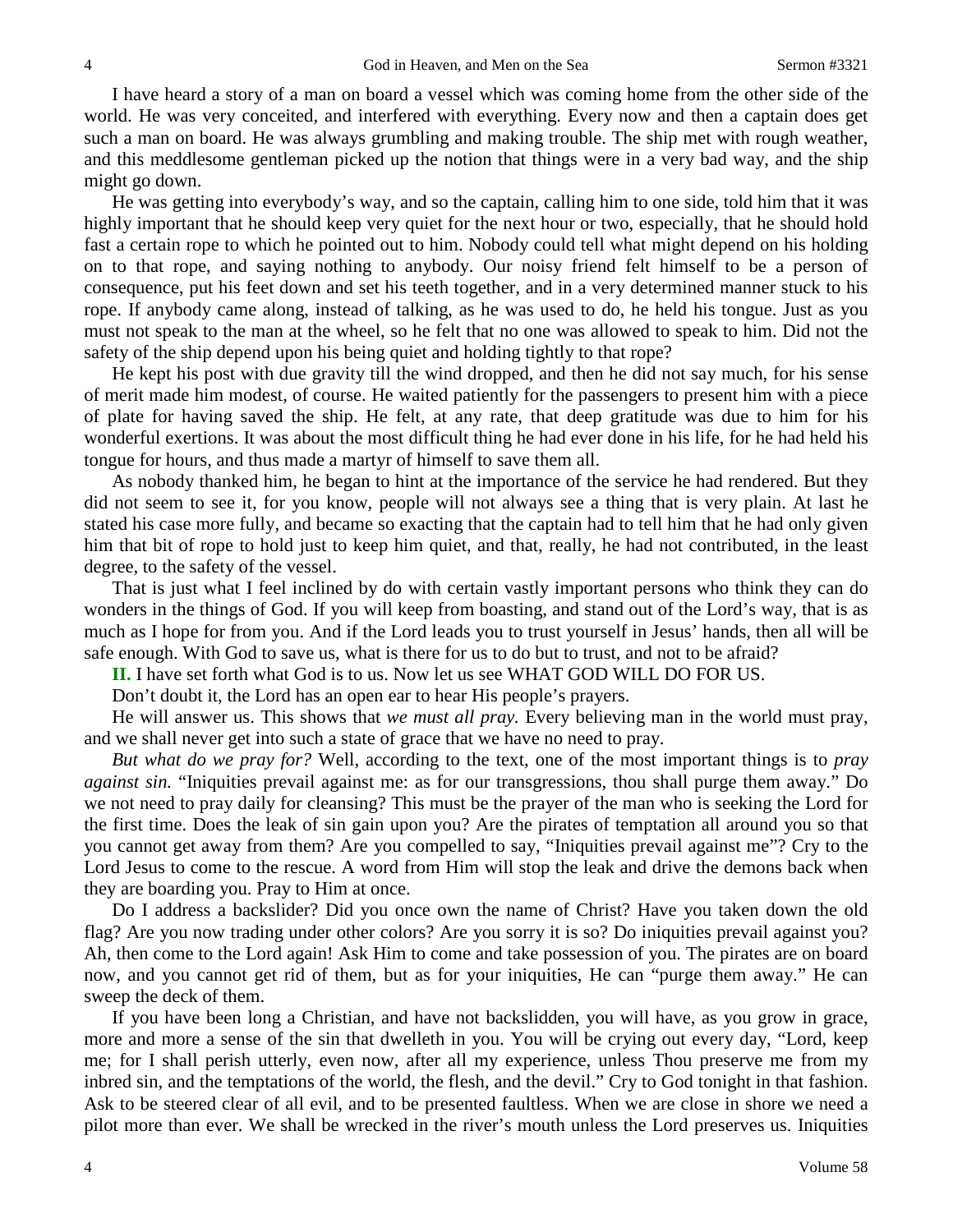will prevail unless omnipotent grace prevails. In this direction we shall always need to cry mightily unto the Preserver of men.

We also pray *for nearer fellowship with God.* Just let me read you the next words. "Blessed is the man whom thou choosest, and causest to approach unto thee." Lord, help me to approach unto Thee, so as to know Thy love and love Thee in return. Let us go on reading the record, "That he may dwell in thy courts." Lord, help me to be one of Thy court, and always to live in Thy presence.

"We shall be satisfied with the goodness of thy house, even of thy holy temple." Do you not long for that satisfaction? Is there not in your hearts, my beloved brethren, a great desire to get nearer to God, and to abide in His house?

Oh, to have a continual enjoyment of the favor of God! May the love of God be shed abroad in our hearts by the Holy Ghost! Blessed be the name of the Lord our God, He will hear and answer that prayer. As He will help you to conquer sin, so will He also help you to grow in grace. There is no reason why we should not be far happier and far holier than we are. If we are straitened at all, we are not straitened in God, but in ourselves. It is not that there is no wind, but we do not spread enough sail. If you do not enter into the deep things of God with understanding, and if you do not enjoy them with delight, you must blame yourselves. You have not, because you ask not, or because you ask amiss. If a man will not take the tide while it flows, it will be his own fault if the ebb bears him away from the harbor. If we pray, God will answer.

But remember, if we pray to be delivered from sin, and to be brought nearer to the Lord, *He may answer us by terrible things in righteousness.* I would like to whisper these words in the ears of all praying men. Often you know not what you ask, and perhaps if you really knew how God would answer you, you would not pray as you now do.

You were praying the other day that God would sanctify you, and now you see more of the workings of evil in your nature than ever before. Crosses and losses have come upon you thick and threefold, temptations and evil thoughts have beset you more fiercely than ever, and you are saying, "Lord, is this the answer to my prayer?" Yes, by terrible things in righteousness He is answering you. The sheep desires to be brought near to the shepherd, and the shepherd sends his black dog to fetch it home. Our trials and troubles, afflictions and adversities, are among the best medicines of our Great Physician. A trial has been love's reply to earnest desire. God's wisdom often chooses to give us a head wind to prevent our rushing upon sunken rocks.

Dear friends, *God will answer you surely, though He answers you strangely.* He answers roughly, but rightly. The help of no other can suffice you, but if you cry to God you shall find His strength to be all-sufficient, both for crushing sin and for growth in grace. See what the Lord has been doing for the earth during the last few weeks of spring! Only a few weeks ago we went out of doors and saw nothing but the earth wrapped in a winding-sheet of snow, or perhaps, the dull, black ground soaking in rain.

Where were the myriads of leaves that now clothe the trees, and where the kingcups and daisies which bedeck the meadows and make them bright as cloth of gold? Where was all this wealth of flowers? Where all this music of song birds? God came. He breathed in pity on the frozen brooks, and loosed the waters from their icy chains. He unbound the iron bonds of winter. He made the world look up and laugh with flowers. Brethren, He will do the same with us. Though this may be the winter of our soul's grief, and it may be needful that we should endure it for a little while longer, yet He will answer us, and after an interval of terrible storm He will bless us with rest and joy.

**III.** The third point is this, WHAT THE LORD IS TO "THE ENDS OF THE EARTH."

He is "the confidence of the ends of the earth." All men have a confidence, and they are wise who place all their confidence in God.

Who are "the ends of the earth"? They may be those who live in the extremes of climate—the dwellers at the poles and at the equator. These are so tried by cold and by heat, that one would think they would hardly live in such regions if they did not confide in God. Those who live at the ends of the earth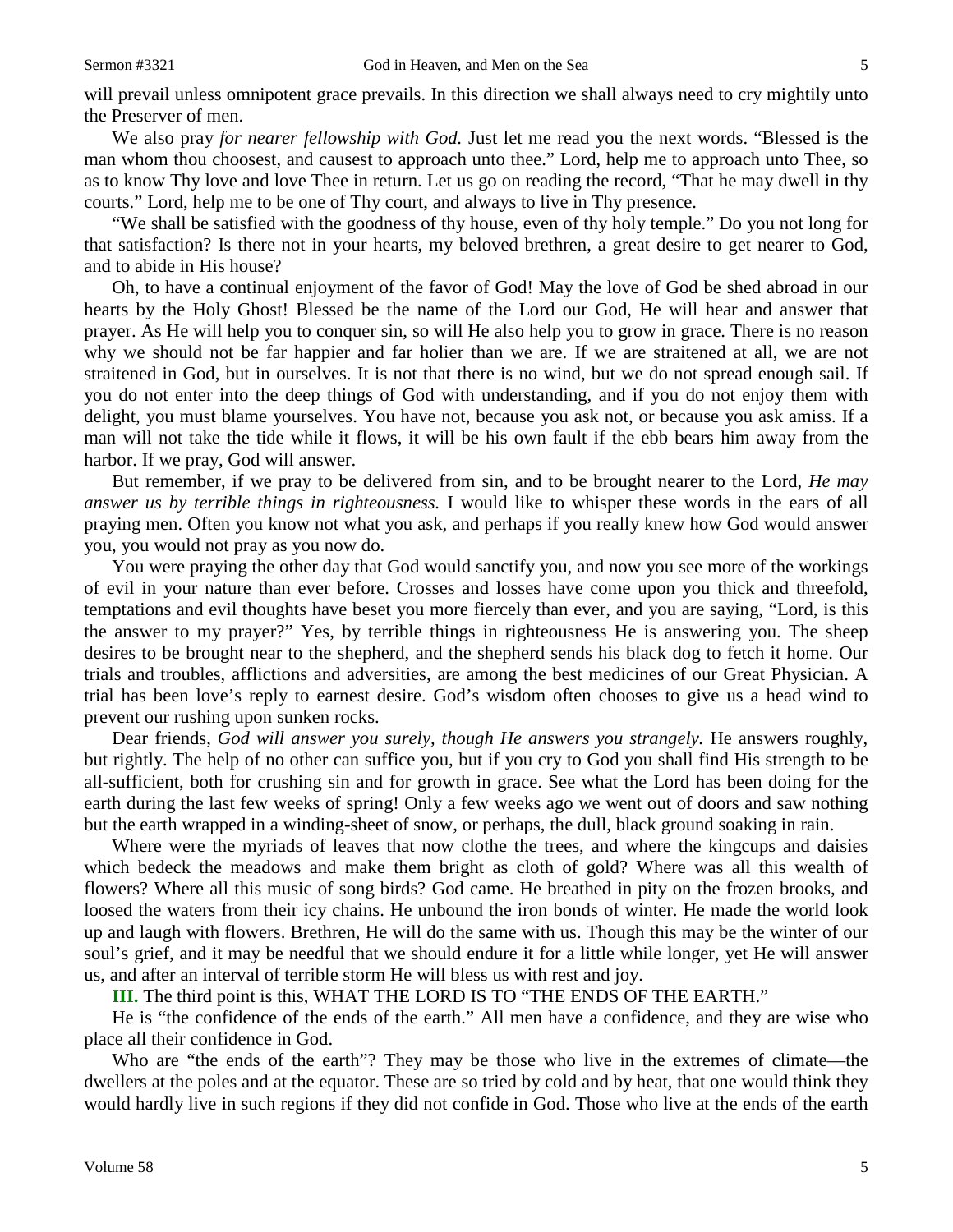*are farthest off.* God is worthy to be the confidence of those who are farthest off from His church, from His Gospel, from hope, from anything that is good, and from God Himself.

This sermon may, one of these days, reach somebody who will say to himself, "I think that I am the farthest off from God of anybody that ever lived. I have been guilty of cursing and swearing, and I have committed all manner of vice, and so I have gone as far away from God and the very name of religion as it is possible for a man to go." Friend, our God is worthy to be *your* confidence, even yours. You are permitted to put your trust in Him and find salvation in Him, even in His Son Jesus Christ, who cries "Look unto me, and be ye saved, all the ends of the earth."

The ends of the earth may mean also, *those that are least known.* Are there not men scattered abroad of whom nobody knows anything? They do not, themselves, know who their father and mother were, and nobody cares to own them. Nobody calls them brother, or knows where they came from. They wish to be forgotten, they would not like to have their stories told. Their character is such that they can get on better without it than with it.

Well, but Jesus Christ is worthy to be the confidence of those who are least known. They are known to Him, He knows their past and their present. Oh, that sinners who are far off in that way, and least known, would come and put their trust in Him!

The ends of the earth *are the parts that are least thought of.* We dart a thought towards France with its Exhibition, we think of Germany and its vast army, we think of the United States and the many there of our kith and kin. These lie within the pale of our thought and consideration, but who cares for Dahomey or Nova Zembla? Of the ends of the earth no one thinks.

Do I speak to one who has been saying, "No man cares for my soul"? Do they quite pass you by? Are you like a man on a raft, who has seen many a vessel go by, but cannot manage to make anyone see him and come to his rescue? Put your trust in the Lord, ye who are derelict, and drifting fast to destruction, for "He is the confidence of all the ends of the earth." Looking to God when you have no one else to look to, you will find in Him a true helper.

The ends of the earth may mean also, *the most tried.* Where the cold is most severe, or where the dog-star burns most furiously, there we have the ends of the earth. And you who are most poor or most sick, or who have least of ability and talent, you are those who should make God your confidence, for He delights to be the strength of the weak, the fullness of the empty. God's grace is the hospital for sick souls, come ye and enter it. He lifts the poor from the dunghill to set him among princes. Driven to your wits' end, brought down to life's dregs, take the Lord for your confidence, and it shall be well with you.

"The ends of the earth." Well, they are *the hardest to reach.* We have around us men and women who are as hard to get at as the North Pole. We do not know how to speak to them so that they will understand us, for they are so ignorant. We would, if we could, do them good, but they are so depraved that we are half afraid that they will do *us* harm. It may be, they are so proud and conceited that we can hardly get a good word in edge ways with them.

Sailors, you must have met with fellows to whom you give a wide berth. You never felt inclined to take them on board. These ships are too far gone to be towed into harbor, and you clear out, lest when they sink you should be sucked down with them. Yet the Lord is ready to help even these. Those whom no man can pity, and no man can help, God can love and save. A mortal arm is too short to reach these shipwrecked souls. Cast away on an iron-bound coast, there is no hope for them but in the God of salvation, but in Him they may trust, for "He is the confidence of the ends of the earth."

Ho, my comrades, when you are at your worst, God is still at His best. When you are all misery, He is all mercy. When you are at "the ends of the earth," you may be at the beginnings of heaven.

**IV.** I shall not weary you, I trust, for I have come to the last point, which is this, WHAT IS GOD TO SEAFARING MEN? What should He be to sailors? He is the confidence of all them that are "afar off upon the sea."

In the life of a seafaring man we have a picture of *the voyage of faith.* Hundreds of years ago, when men went to sea at all, their boats kept always within sight of shore. Your Greek or Roman mariner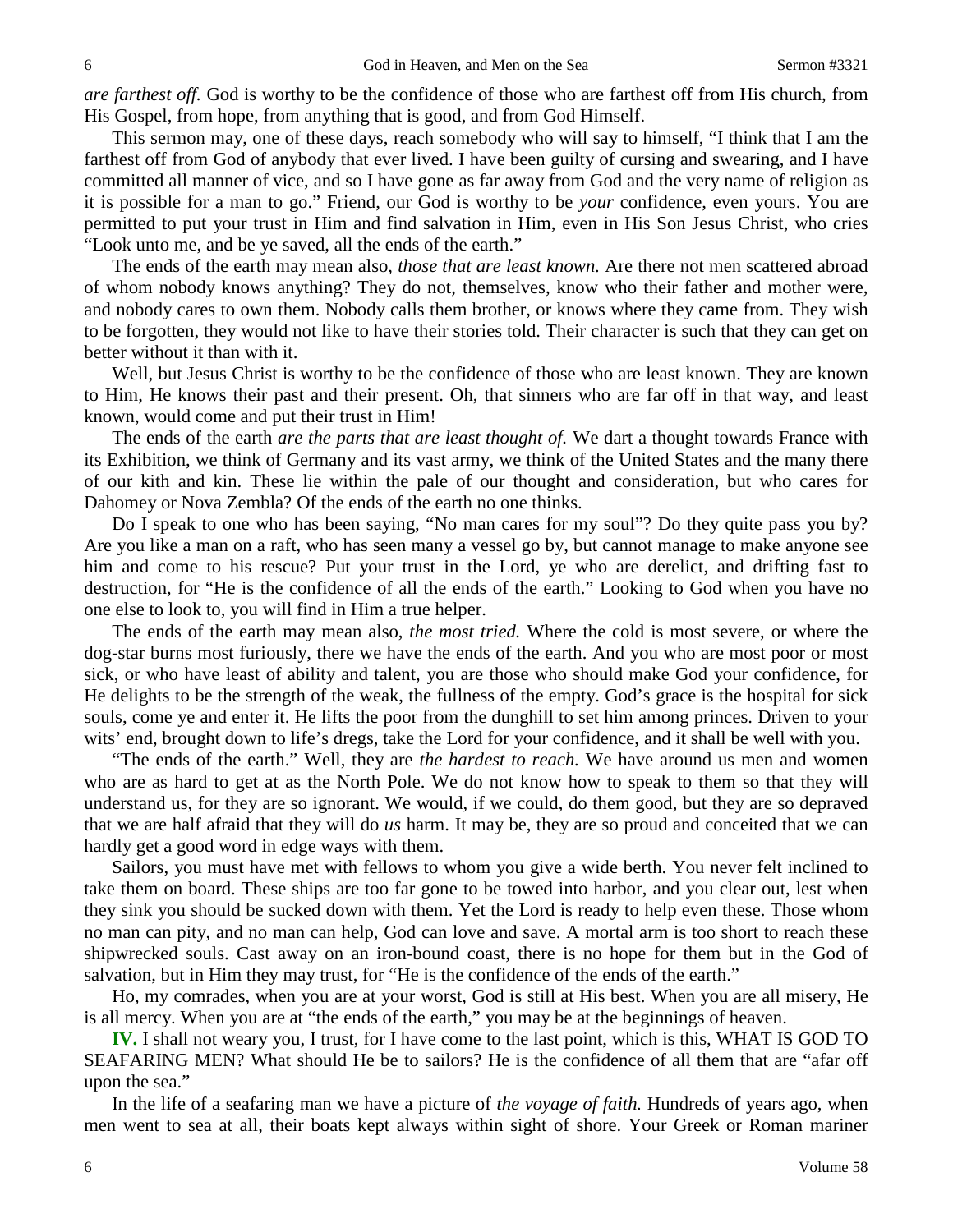might be quite master of his galley, but he could not bear to lose sight of a headland which he knew, for he had no compass, and knew little or nothing of astronomical observations. Here and there a lighthouse might be placed, but it would be regarded as a wonder.

But at this day a ship may not sight land for a month, and yet its position on the chart will be as certain as your position in the pew. The vessel will be steered entirely by observations of the heavenly bodies, and by chart and compass, and yet at the end of thirty days it will reach a point which was never within sight, and reach it as accurately as if it had been running on a tram rail instead of sailing over the pathless ocean. Its way is as certain as if it had traversed a railway from port to port.

Such is the life of a Christian**—**the life of faith. We see not spiritual things, but yet we steer for them with absolute certainty. We ought not to wish to see, for "We walk by faith, not by sight." We take our bearings by the things in the heavens. We are guided by the Word of God, which is our chart, and by the witness of the blessed Spirit within, which is our compass. We see Him who is invisible, and we seek a heaven full of "things not seen as yet."

Glory be to God, we shall reach the harbor as sure as a bullet goes to the mark. We are making direct tracks for the kingdom. We fly to heaven by a bee line even when we cannot see our way. Don't shift a point, brothers. As the Captain of your salvation has set the helm, so let it remain. Trusting in God, we shall come to our desired haven in due time, and shall not miss our way. We need not fear shipwreck, for He that taught us to sail the spiritual sea will guide us safely till we come to the Glory Land.

Those that are "afar off upon the sea" are *on an unstable element,* but God is their confidence. They are never quiet, the boat is always rocking or rolling from side to side. On the sea they have no continuing city. Is it not so with us? We also dwell upon an unstable element. We talk of the solid earth, but it is only so in contrast with the waves. All things beneath the moon are changing.

When I went to my annual resting place in Mentone, after the earthquake, I felt a delight in realizing that everything around me was unsubstantial. I looked at the churches and the houses which had tumbled down, and I said to myself, "Now I feel how unstable the earth is." I went up and down stairs, wondering that the house did not move, regarding it all as likely to give way.

Some such impression would be good for us all to carry daily about with us. We live in a world which passeth away. This life is made up of shadows, substance lies elsewhere. The things which are seen are temporal. You have dreamed yourselves into the belief that you live in a solid, substantial world, but it is only a dream, for the world passeth away. The elements which make up our life are no more to be depended upon than the waters of the sea. What is our life but a vapor? What does it depend upon but air?**—**the breath of our nostrils. Remember, you may die at any moment. Death may board you before the next watch.

Oh, to live like a man at sea! He has loosed his hold from all things, and feels himself committed to an unstable element, upon whose calm condition he cannot depend, for at any moment a storm may bear him away. The godly sailor's confidence is in God. In God he has a foundation that cannot be moved. God is the mariner's *terra firma,* and He is ours. All else is fickle, but God is immutable.

Next, they that are upon the sea are *liable to great dangers.* They cannot tell at any time that there may not come up from the North a howling blast, or from the South a tremendous cyclone. When above them all is clear blue, save "a cloud the size of a man's hand," they know that within an hour the heavens may gather blackness, and the sea, which now sleeps in calm, may rage in fury.

A sailor's life makes him see the dangers which surround him, but you and I know that we also live in a world where tempests of trial may be upon us in a moment. When I go home after a time of spiritual enjoyment, and feel supremely happy, I say to myself, "I may expect trying news. I cannot be long at ease."

In fact, one gets in this world to be afraid of too profound a calm, lest at the back of it should lurk a terrible tempest. Our sign is "The Checkers," and close to the white square lies the black. At sea we may reckon upon all sorts of weathers, we must therefore keep the boat trim, and never neglect to set the helm, and keep the watch wide awake. The sailor must keep his eyes open, for rocks and quicksands lies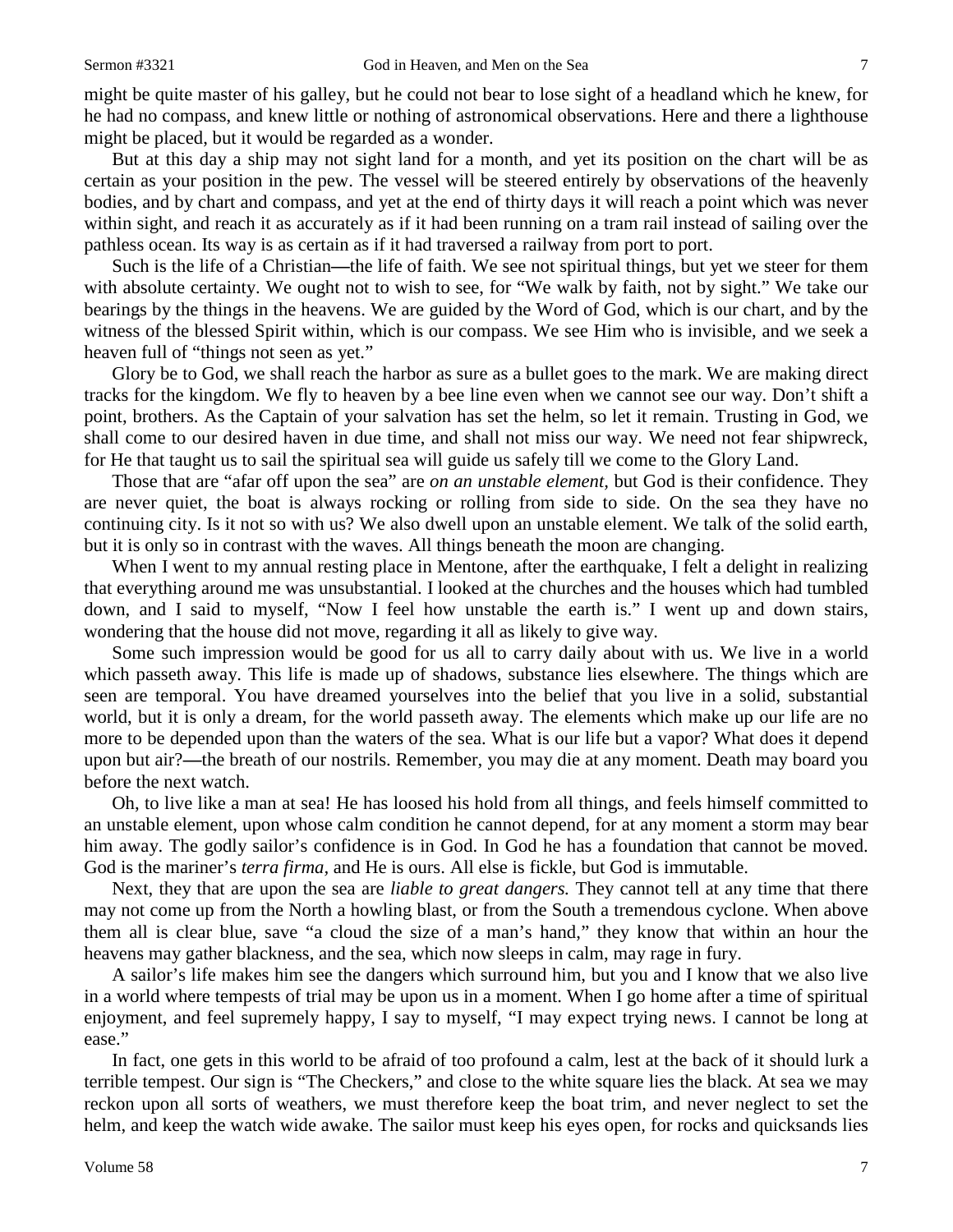below, and hurricanes and cyclones lurk above. If he is a Christian man, his confidence is in his God, and his watchfulness is towards the world.

O true believer, let your confidence be in God, whether on sea or shore. Say, "O God, my heart is fixed; my heart is fixed. I will sing and give praise." What if there should be the devil himself let loose upon us, as upon Job of old? Let us still trust in the Lord. When God gives the devil rope enough he will soon be down upon us, but brethren, we need not fear him, for Christ is the Master of the devil, and He can pull him up short when he comes rushing out to attack us. Let us not be afraid. He that is the confidence of them that are afar off upon the sea shall be our confidence in a world of storms.

But the men on the sea also *are familiar with trouble.* It is not only liability to storm, but the storm does break over them. I speak to many who have weathered no end of tempests. In your voyages across the mighty deep, you have found it no child's play to be tossed up and down like a ball in the hand of the storm. You have even been floating on the angry waves, clinging to a hen-coop, or lashed to the rigging. I do not envy you your trying experience, but spiritually, we drink from the same cup, for we too, have had our rough passages, and have been well-nigh cast away.

You do not want to see any more of such nights as you can remember, when sea and sky were blended in dread confusion, neither do I wish to see those months in which to me also, the winds were contrary. What a mercy in such seasons to have confidence in God! What is to be done if this fails us? But while God is with us it does not matter whether we live or die. We shall be with the Lord if we die, and if we live, the Lord will be with us.

Beloved friends, those that go down to the sea in ships *soon find out their own weakness.* A man looks like a man when he is on shore, or in command of a fine barque sailing along merrily before the wind, but in a great storm what a poor creature a man is. There he goes, yonder wave has swept him from the deck as if he were a spar. You hear one plaintive cry, and it is all over with him. The hungry deep thinks nothing of so small a mouthful. The wind howls still, and the waves dance with a horrid glee. If not thus drowned, the strong man is often rendered useless as to helping others. He cannot stir, for he could not keep his footing. He needs to be lashed to the rigging, or he will be washed away.

The bravest, the wisest, the strongest man is just nothing at all in the day of storm. Then the man almost envies the seabird that is tossed "up and down, up and down, from the base of the wave to the billow's crown," because it is always safe, and comes up from the spray as fresh as ever.

Dear friends, you and I are often brought into conditions in which we feel that we are not worth half so much as the sea-swallows. We have no strength left at all, we are less than nothing and vanity. Oh, then, let God be our confidence!

I exhort all believers here to have more confidence in God than in all beside. Believe in the Lord a thousand fathoms deep. You will never believe too much nor too well of God. If friends forsake, if all means of comfort fail, let your confidence be so thoroughly in God that such things make no difference to you. It is a grand thing to get off the stocks, and really float on the main sea. It is glorious to have an anchor in the skies, and to hold to that alone, when everything else is dragging, and the earth itself is dissolved. A sailor is often brought to where, if God does not help him, he will be swallowed up, and you and I are always in the same condition. God is our all and we rest in Him, but apart from Him we are wrecked eternally.

God bless you, my shipmates! We are not yet come to the Pacific Seas, we are still rounding the Cape of Storms, but another name for it is the Cape of Good Hope. With God for our confidence we are not afraid. We shall all meet around the flagship of our Great Captain in the Fair Havens above. We are lying in these roads tonight very near each other, but may never cross each other's track again on this life's voyage. Meet me in the Islands of the Blessed, in the Land of the Hereafter, where the sun shall go no more down for ever. The Lord Jesus steer you thither. Amen.